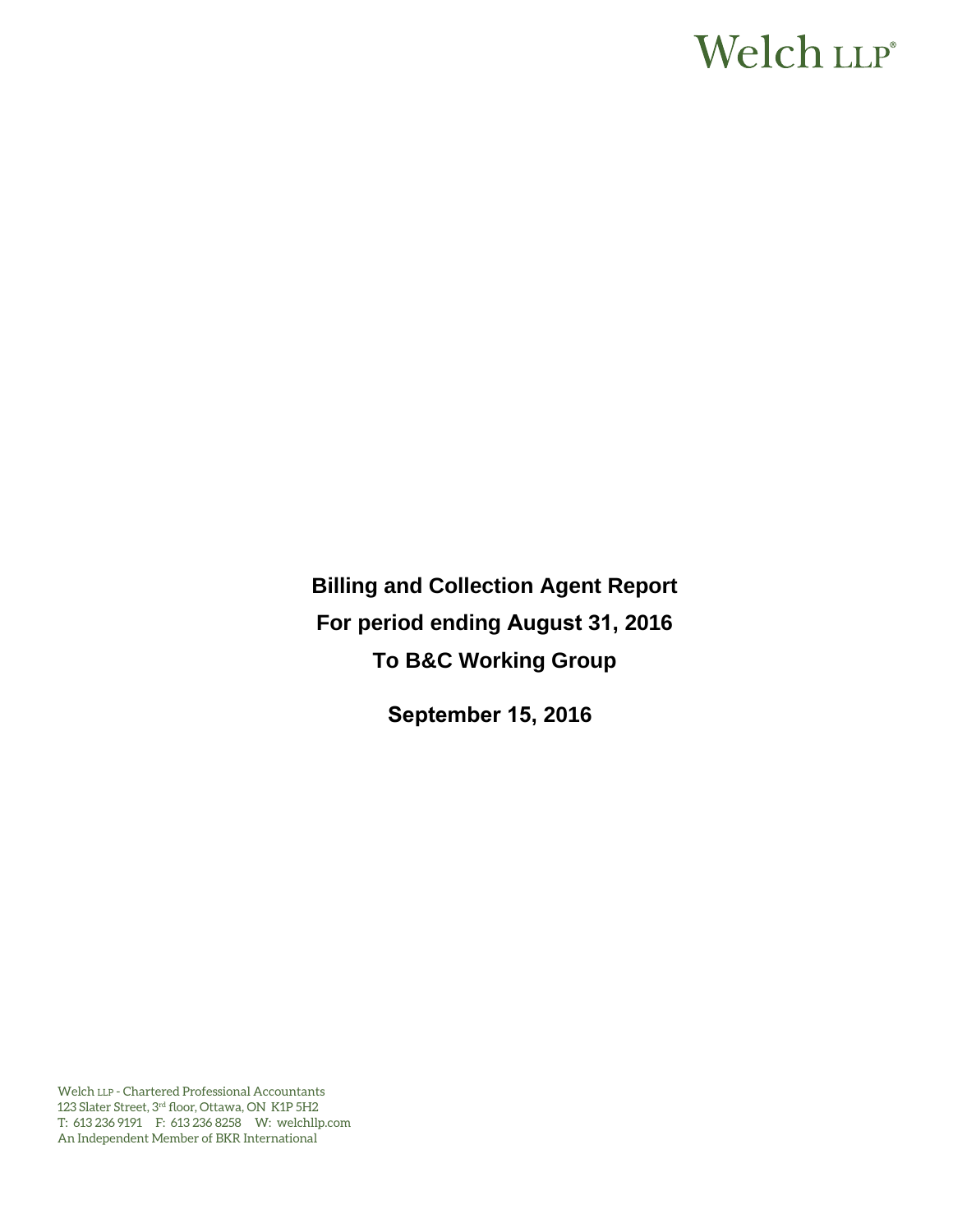# **NANPA FUND STATEMENT OF FINANCIAL POSITION August 31, 2016**

| <b>Assets</b><br>Cash Balance in bank account                 |               | \$<br>1,575,440 |
|---------------------------------------------------------------|---------------|-----------------|
| Receivable from US Carriers                                   | 201,195       |                 |
| Receivable from Canada<br>Receivable from Caribbean countries | 547           |                 |
| Receivables forwarded to Treasury for collection              | 49,064        |                 |
| Allowance for uncollectible accounts                          | (59,600)      | 191,206         |
| <b>Total assets</b>                                           |               | 1,766,646       |
| <b>Less:</b> Accrued liabilities (see below for makeup)       |               | (482, 343)      |
| <b>Fund balance</b>                                           |               | 1,284,303       |
| <b>Makeup of Accrued Liabilities</b>                          |               |                 |
| <b>Welch LLP</b>                                              | 28,336        |                 |
| <b>NEUSTAR Pooling 1K Block</b>                               | 259,904       |                 |
| <b>NEUSTAR NANP Administration</b>                            | 189,253       |                 |
| Data Collection Agent - USAC                                  | 4,850         |                 |
|                                                               | \$<br>482,343 |                 |

**\*\*\*\*\*\*\*\*\*\*\*\*\*\*\*\*\*\*\*\*\*\*\*\*\*\*\*\*\*\*\*\*\*\*\*\*\*\*\*\*\*\*\*\*\*\*\*\*\*\*\*\*\*\*\*\*\*\*\*\*\*\*\*\*\*\*\*\*\*\*\*\*\*\*\*\*\***

FCC Public Notice regarding the proposed NANP fund size estimate and contribution factor for October 2016 to September 2017 was released on August 8, 2016 and approved on August 22, 2016.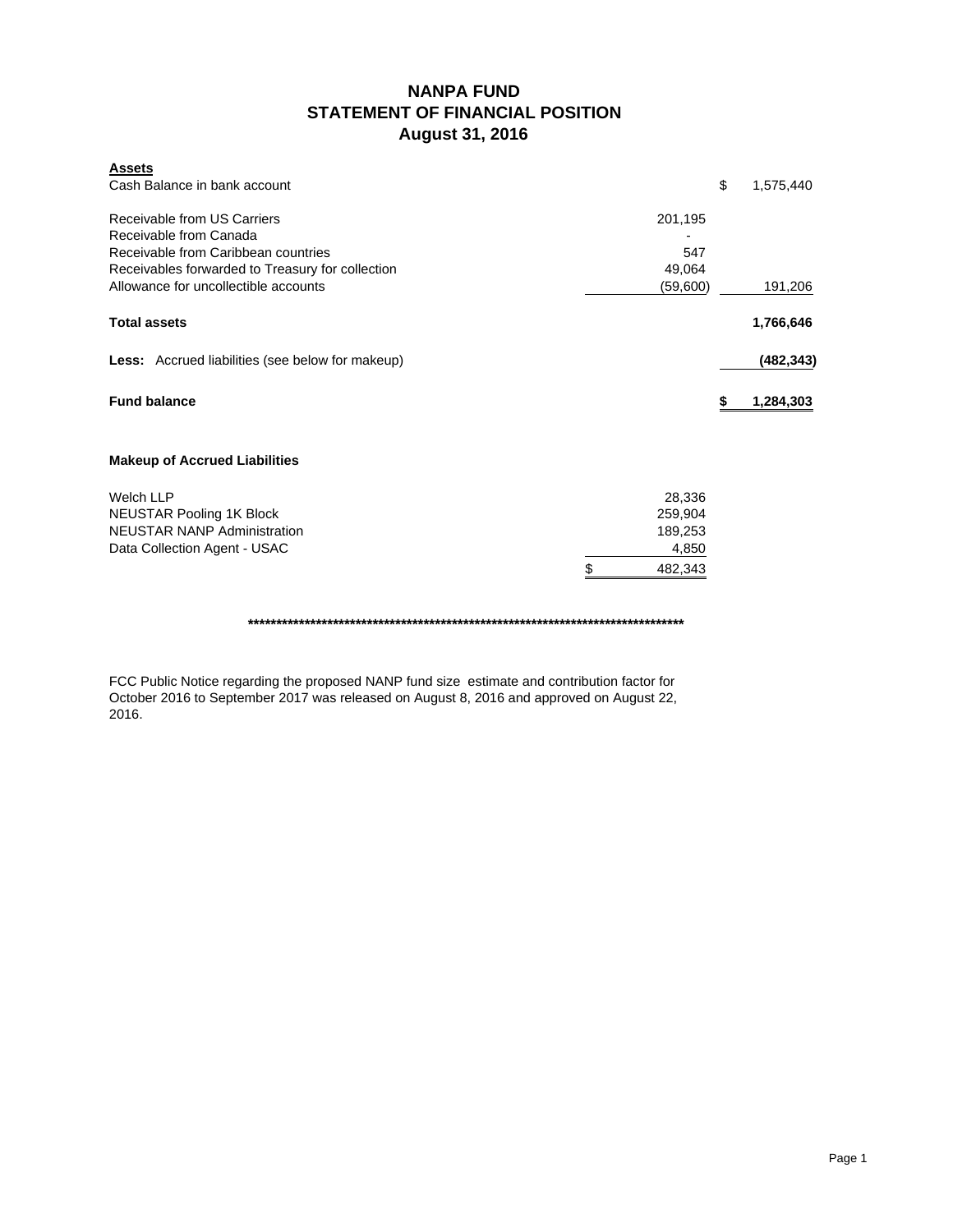#### **NANPA FUND FORECASTED STATEMENT OF CHANGES IN FUND BALANCE JULY 2015 TO SEPTEMBER 2016**

|                                          |            |                      |                      |                                   |                      |                      |                      |                      | Actual               |                      |                           |                      |                      |                          |                    | <b>Budget</b>      |                    |                   | <b>Variance between</b>                  |
|------------------------------------------|------------|----------------------|----------------------|-----------------------------------|----------------------|----------------------|----------------------|----------------------|----------------------|----------------------|---------------------------|----------------------|----------------------|--------------------------|--------------------|--------------------|--------------------|-------------------|------------------------------------------|
|                                          |            |                      |                      |                                   |                      |                      |                      |                      |                      |                      |                           |                      |                      |                          |                    |                    |                    |                   | forecasted results<br>and budget at Sept |
|                                          |            | <b>Jul-15</b>        | Aug-15               | Sep-15                            | Oct-15               | <b>Nov-15</b>        | <b>Dec-15</b>        | $Jan-16$             | Feb-16               | Mar-16               | Apr-16                    | Mav-16               | <b>Jun-16</b>        | Jul-16                   | Aug-16             | Sep-16             | <b>Total</b>       | <b>Budget</b>     | 30/16                                    |
| Revenue                                  |            |                      |                      |                                   |                      |                      |                      |                      |                      |                      |                           |                      |                      |                          |                    |                    |                    |                   |                                          |
| <b>International Contributions</b>       |            |                      |                      |                                   |                      |                      |                      |                      |                      |                      |                           |                      |                      |                          |                    |                    |                    |                   |                                          |
| Canada<br>Caribbean countries            | (1)<br>(1) | 17,860<br>27.943     | 8,930<br>$\sim$      | 8,930<br><b>Contract Contract</b> | 8,930<br>$\sim 100$  | 8,930<br>$\sim 100$  | 8,930                | 8,930<br>$\sim$      | 8,929<br>$\sim$      | 8,929<br>$\sim$      | 8,929<br>$\sim$ 100 $\mu$ | 8,929<br>$\sim$      | 8,929<br>$\sim 100$  | 8,929<br>$\sim$          | 8,929<br>$\sim$    | $\sim$             | 133,943<br>27,943  | 133,943<br>27,943 |                                          |
| <b>Total International Contributions</b> |            | 45,803               | 8.930                | 8,930                             | 8,930                | 8,930                | 8.930                | 8,930                | 8.929                | 8,929                | 8.929                     | 8.929                | 8.929                | 8.929                    | 8.929              | $\sim$             | 161.886            | 161,886           |                                          |
| Domestic Contributions - US carriers     | (1)        | 4,038,482            | 201,264              | 217,020                           | 201,871              | 199,904              | 198,150              | 200,430              | 204,946              | 202,299              | 204,297                   | 187,714              | 204,837              | 204,187                  | 204,016            |                    | 6,669,417          | 6,653,548         | 15,869                                   |
| Late filing fees for Form 499A           | (2)        | 28,900)              | 12,300               | 33,600                            | 1,600)               | 3,100)               | 18,020)              | 24,320               | 1,500                | 1,200                | 600                       | 1,400                | 3,500                | 900                      |                    | 90,700             | 93,800             | 80,000            | 13,800                                   |
| Interest income                          | (3)        | 350                  | 660                  | 623                               | 401                  | 396                  | 411                  | 503                  | 346                  | 301                  | 265                       | 228                  | 240                  | 158                      | 155                | 416                | 5,453              | 6,250             | (797)                                    |
| <b>Total revenue</b>                     |            | 4.055.735            | 198,554              | 260,173                           | 209,602              | 206,130              | 189,471              | 234,183              | 215,721              | 212,729              | 214,091                   | 198,271              | 217,506              | 214.174                  | 213,100            | 91.116             | 6.930.556          | 6.901.684         | 28,872                                   |
| <b>Expenses</b>                          |            |                      |                      |                                   |                      |                      |                      |                      |                      |                      |                           |                      |                      |                          |                    |                    |                    |                   |                                          |
| <b>NANPA Administration</b>              | (4)        | 181,724              | 183,408              | 182,926                           | 182,999              | 181,497              | 184,095              | 181,497              | 181,497              | 184,801              | 212,850                   | 181,497              | 182,326              | 189,885                  | 189,253            | 185,137            | 2,785,392          | 2,777,061         | 8,331                                    |
| 1K Block Pooling                         | (5)        | 253,919              | 266,971              | 270,119                           | 268,620              | 264,362              | 266,061              | 264,343              | 264,801              | 265,729              | 284,393                   | 264,679              | 264,904              | 277,549                  | 259,904            | 265,240            | 4,001,594          | 3,978,606         | 22,988                                   |
| <b>Billing and Collection</b>            |            |                      |                      |                                   |                      |                      |                      |                      |                      |                      |                           |                      |                      |                          |                    |                    |                    |                   |                                          |
| Welch LLP<br>Data Collection Agent       | (6)<br>(7) | 28,336<br>4.935      | 28,336<br>4,935      | 28,336<br>4,952                   | 28,336<br>4.935      | 28,336<br>4,935      | 28,336<br>4,935      | 28,336<br>7,115      | 28,336<br>5,328      | 28,336<br>5,328      | 28,336<br>5,357           | 28,336<br>5,328      | 28,336<br>5,328      | 28,336<br>5.328          | 28,336<br>5.328    | 28,336<br>4.850    | 425,040<br>78,917  | 425,040<br>72,750 | 6,167                                    |
| <b>Annual Operations Audit</b>           | (8)        | $\sim$               | $\sim$               | 45,200                            | $\sim$ $-$           | $\sim$ $-$           | $\sim$               | $\sim$               |                      | $\sim$               | $\sim$                    |                      | $\sim$               | $\overline{\phantom{a}}$ |                    | $\sim$             | 45,200             | 46,000            | (800)                                    |
| <b>Bank Charges</b>                      | (9)        | 2.407                | 6,727                | 4,248                             | 3.375                | 2,912                | 3.055                | 2,645                | 2.340                | 2,043                | 2.624                     | 2.565                | 2,097                | 3.204                    | 1.950              | 3.166              | 45,358             | 47,500            | (2, 142)                                 |
| Carrier Audits                           | (10)       | $\sim$               | $\sim$               | $\sim$                            | $\sim$               | $\sim$               | $\sim$               |                      |                      |                      |                           |                      |                      |                          |                    |                    |                    | 375,000           | (375,000)                                |
| Bad debt expense                         | (11)       | 18.975)              | 56.368)              | 68,512                            | 4,795)               | 209)                 | 38,377)              | 16,897               | 1,328)               | 1,807                | 732                       | 3,060                | 2.855                | 681                      | 915                | 2.666              | 21,927)            | 40,000            | (61, 927)                                |
| <b>Total expenses</b>                    |            | 452,346              | 434,009              | 604,293                           | 483,470              | 481,833              | 448,105              | 500,833              | 480,974              | 488,044              | 534,292                   | 485,465              | 485,846              | 504,983                  | 485,686            | 489,395            | 7,359,574          | 7,761,957         | (402, 383)                               |
| Net revenue (expenses)                   |            | 3,603,389            | 235,455)             | 344,120)                          | 273,868)             | 275,703)             | 258,634)             | 266,650)             | 265,253)             | 275,315)             | 320,201)                  | 287,194) (           | 268,340) (           | 290,809)                 | 272,586)           | 398,279)           | 429,018)           | 860,273)          | 431,255                                  |
| <b>Opening fund balance</b>              |            | 1,315,042            | 4,918,431            | 4.682.976                         | 4.338.856            | 4.064.988            | 3,789,285            | 3,530,651            | 3.264.001            | 2.998.748            | 2,723,433                 | 2,403,232            | 2,116,038            | 1,847,698                | 1,556,889          | 1,284,303          | 1,315,042          | 1,360,273         | (45, 231)                                |
| <b>Closing fund balance</b>              |            | 4.918.431            | 4,682,976            | 4.338.856                         | 4,064,988            | 3,789,285            | 3.530.651            | 3.264.001            | 2.998.748            | 2,723,433            | 2,403,232                 | 2,116,038            | 1,847,698            | 1.556.889                | 1.284.303          | 886.024            | 886.024            | 500,000           | 386,024                                  |
|                                          |            |                      |                      |                                   |                      |                      |                      |                      |                      |                      |                           |                      |                      |                          |                    |                    |                    |                   |                                          |
| Fund balance makeup:                     |            |                      |                      |                                   |                      |                      |                      |                      |                      |                      |                           |                      |                      |                          |                    |                    |                    |                   |                                          |
| Contingency<br>Surplus                   |            | 500,000<br>4.418.431 | 500,000<br>4.182.976 | 500,000<br>3.838.856              | 500,000<br>3.564.988 | 500,000<br>3.289.285 | 500,000<br>3.030.651 | 500,000<br>2.764.001 | 500,000<br>2.498.748 | 500,000<br>2,223,433 | 500,000<br>1.903.232      | 500,000<br>1.616.038 | 500,000<br>1.347.698 | 500,000<br>1.056.889     | 500,000<br>784.303 | 500,000<br>386.024 | 500,000<br>386,024 | 500,000           |                                          |
|                                          |            | 4.918.431            | 4.682.976            | 4.338.856                         | 4.064.988            | 3.789.285            | 3.530.651            | 3.264.001            | 2.998.748            | 2.723.433            | 2.403.232                 | 2.116.038            | 1.847.698            | 1.556.889                | 1.284.303          | 886.024            | 886.024            | 500,000           |                                          |

**(1)** The US carrier contributions for the period from July 2015 to September 2016 and the International contributions are based upon actual billings.

(2) These fees represent the \$100 late filing fee charged to those companies that do not file the Form 499A by the due date.

**(3)** Interest income projections are estimates

**(4)** The cost for NANP Administration is based on the contract awarded in 2013. The contract expires in July 2017.

(5) The cost for 1K Block Pooling Administration is based on a four-year contract expiring July 14, 2017 with a six-month transition period to January 14, 2018.

**(6)** The cost of B&C Agent is based on the interim contract with Welch LLP in force until December 31, 2016.

**(7)** The expense for the Data Collection Agent is based on an estimate of costs by USAC for the 2015 calendar year.

**(8)** The expense for the annual operations audit performed by Ernst & Young LLP is based on the quote given.

**(9)** Bank fees are an expense to the Fund.

**(10)** The budget allowed \$375,000 for carrier audits.

**(11)** The allowance covers all accounts considered potentially uncollectible at August 31, 2016.

**Assumptions: Reconciliation of forecast at September 30, 2016 to budget**

| Budgeted fund balance at September 30/16 - contingency                                                | 500,000   |
|-------------------------------------------------------------------------------------------------------|-----------|
| Decrease in fund balance between budget period (December 2014) and June 2015                          | (45, 231) |
| Additional billings over estimate from budget                                                         | 15,869    |
| Late filing fees (reversal) for Form 499A                                                             | 13,800    |
| Underestimate of interest earned to date compared to budget                                           | (797)     |
| NANP Admin - difference between budget and actual contract awarded due to variable travel costs       | 20,711    |
| NANP Admin - change orders issued                                                                     | (29, 042) |
| Additional billings from B & C Agent due to renewal of contract                                       |           |
| Data Collection fees - Adjustment to actual from budget                                               | (6, 167)  |
| Bad debts - Adjustment to actual from budget                                                          | 61,927    |
| IK Block Pooling - difference between budget and actual contract awarded due to variable travel costs | (8, 465)  |
| Pooling change orders                                                                                 | (14, 523) |
| Carrier audits that will not be performed                                                             | 375,000   |
| Operations Audit - Adjustment to actual from budget                                                   | 800       |
| Bank fees - Adjustment to actual from budget                                                          | 2,142     |
| Forecasted fund balance at September 30/16                                                            | 886,024   |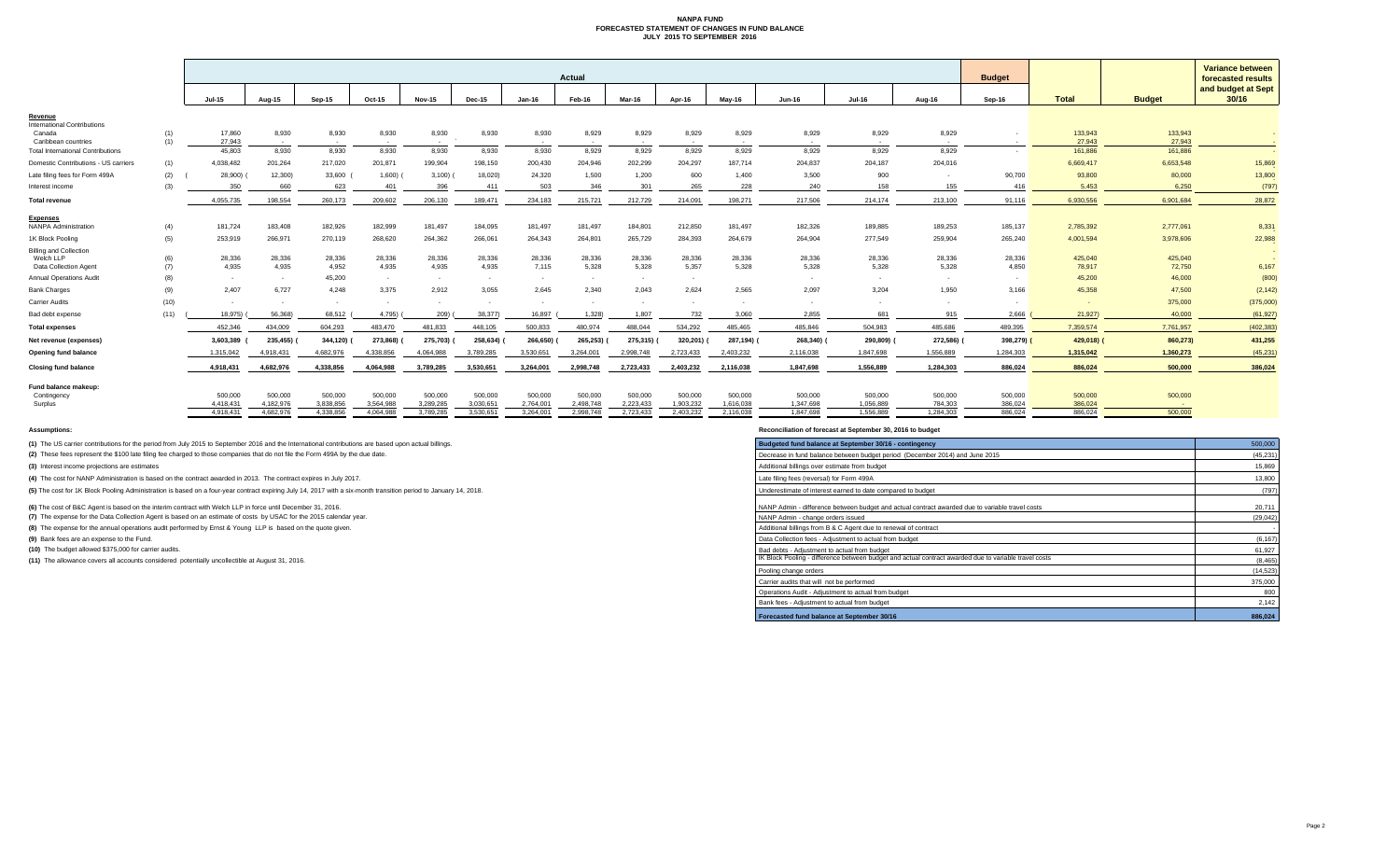#### **NANPA FUND FORECASTED STATEMENT OF CHANGES IN FUND BALANCE OCTOBER 2016 TO SEPTEMBER 2017**

|                                                                                          | <b>Projection based on budget</b> |                                   |                                   |                                   |                                   |                                   |                                   |                                      |                                   |                                 |                               |                              |
|------------------------------------------------------------------------------------------|-----------------------------------|-----------------------------------|-----------------------------------|-----------------------------------|-----------------------------------|-----------------------------------|-----------------------------------|--------------------------------------|-----------------------------------|---------------------------------|-------------------------------|------------------------------|
|                                                                                          | Oct-16                            | <b>Nov-16</b>                     | Dec-16                            | <b>Jan-17</b>                     | Feb-17                            | Mar-17                            | Apr-17                            | May-17                               | <b>Jun-17</b>                     | <b>Jul-17</b>                   | Aug-17                        | Sep-17                       |
| <b>Projected Revenue</b>                                                                 |                                   |                                   |                                   |                                   |                                   |                                   |                                   |                                      |                                   |                                 |                               |                              |
| <b>International Contributions</b><br>Canada<br>(1)<br>Caribbean countries<br>(1)        | 9,742<br>24,439                   | 9,742<br>$\sim$                   | 9,742                             | 9,741<br>$\sim$                   | 9,741                             | 9,741                             | 9,741                             | 9,741                                | 9,741<br>$\overline{\phantom{a}}$ | 9,741                           | 9,741<br>$\sim$               | 9,741                        |
| <b>Total International Contributions</b>                                                 | 34,181                            | 9.742                             | 9,742                             | 9.741                             | 9.741                             | 9,741                             | 9,741                             | 9,741                                | 9.741                             | 9,741                           | 9,741                         | 9,741                        |
| Domestic Contributions - US carriers<br>(1)                                              | 4,298,805                         | 142,291                           | 142,291                           | 142,291                           | 142,291                           | 142,291                           | 142,291                           | 142,291                              | 142,291                           | 142,291                         | 142,291                       | 142,291                      |
| (2)<br>Late filing fees for Form 499A                                                    |                                   |                                   |                                   |                                   |                                   | ٠                                 |                                   |                                      |                                   |                                 |                               | 80,000                       |
| (3)<br>Interest income                                                                   | 417                               | 417                               | 417                               | 417                               | 417                               | 417                               | 417                               | 417                                  | 416                               | 416                             | 416                           | 416                          |
| Total projected revenue                                                                  | 4,333,403                         | 152,450                           | 152,450                           | 152,449                           | 152,449                           | 152,449                           | 152,449                           | 152,449                              | 152,448                           | 152,448                         | 152,448                       | 232,448                      |
| <b>Projected Expenses</b><br><b>NANPA Administration</b><br>(4)                          | 189.864                           | 189,864                           | 319,868                           | 189,864                           | 189,864                           | 189,864                           | 189,864                           | 189,864                              | 189,864                           | 195,561                         | 195,560                       | 195,560                      |
| 1K Block Pooling<br>(5)                                                                  | 258,989                           | 258,989                           | 258,989                           | 258,989                           | 258,989                           | 258,989                           | 258,989                           | 258,989                              | 258,989                           | 258,989                         | 258,989                       | 258,988                      |
| <b>Billing and Collection</b><br>Welch LLP<br>(6)<br>Data Collection Agent - USAC<br>(7) | 31,169<br>5,328                   | 31,169<br>5,328                   | 31,169<br>7,508                   | 31,169<br>5,754                   | 31,169<br>5,754                   | 31,169<br>5,754                   | 31,169<br>5,754                   | 31,169<br>5,754                      | 31,169<br>5,754                   | 31,169<br>5,754                 | 31,169<br>5,754               | 31,169<br>5,754              |
| <b>Annual Operations Audit</b><br>(8)                                                    | ÷,                                | $\sim$                            | $\mathbf 0$                       | $\sim$                            | $\overline{\phantom{a}}$          | $\blacksquare$                    |                                   |                                      | $\blacksquare$                    | $\overline{\phantom{a}}$        | $\sim$                        | 47,000                       |
| (9)<br><b>Bank Charges</b>                                                               | 3,084                             | 3,084                             | 3,084                             | 3,084                             | 3,083                             | 3,083                             | 3,083                             | 3,083                                | 3,083                             | 3,083                           | 3,083                         | 3,083                        |
| <b>Carrier Audits</b><br>(10)                                                            | $\blacksquare$                    | $\sim$                            | $\blacksquare$                    | $\sim$                            | 300,000                           | $\blacksquare$                    | $\overline{\phantom{a}}$          | $\sim$                               | $\overline{\phantom{a}}$          | $\blacksquare$                  | $\overline{\phantom{a}}$      | $\sim$                       |
| (11)<br>Bad debt expense (recovery)                                                      | 3,334                             | 3,334                             | 3,334                             | 3,334                             | 3,333                             | 3,333                             | 3,333                             | 3,333                                | 3,333                             | 3,333                           | 3,333                         | 3,333                        |
| <b>Total projected expenses</b>                                                          | 491,768                           | 491,768                           | 623,952                           | 492,194                           | 792,192                           | 492,192                           | 492,192                           | 492,192                              | 492,192                           | 497,889                         | 497,888                       | 544,887                      |
| Projected Net revenue (expenses)                                                         | 3,841,635                         | 339,318)                          | 471,502)                          | 339,745)                          | 639,743)                          | 339,743)                          | 339,743) (                        | 339,743)                             | 339,744) (                        | 345,441) (                      | 345,440) (                    | 312,439)                     |
| <b>Projected Opening fund balance</b>                                                    | 886,024                           | 4,727,659                         | 4,388,341                         | 3,916,839                         | 3,577,094                         | 2,937,351                         | 2,597,608                         | 2,257,865                            | 1,918,122                         | 1,578,378                       | 1,232,937                     | 887,497                      |
| <b>Projected Closing fund balance</b>                                                    | 4,727,659                         | 4,388,341                         | 3,916,839                         | 3,577,094                         | 2,937,351                         | 2,597,608                         | 2,257,865                         | 1,918,122                            | 1,578,378                         | 1,232,937                       | 887,497                       | 575,058                      |
| Projected Fund balance makeup:<br>Contingency<br>Surplus                                 | 500,000<br>4,227,659<br>4,727,659 | 500,000<br>3,888,341<br>4,388,341 | 500,000<br>3,416,839<br>3,916,839 | 500,000<br>3,077,094<br>3,577,094 | 500,000<br>2,437,351<br>2,937,351 | 500,000<br>2,097,608<br>2,597,608 | 500,000<br>1,757,865<br>2,257,865 | 500,000<br>1,418,121.92<br>1,918,122 | 500,000<br>1,078,378<br>1,578,378 | 500,000<br>732,937<br>1,232,937 | 500,000<br>387,497<br>887,497 | 500,000<br>75,058<br>575,058 |

#### **Assumptions:**

**(1)** The contribution for October 2016 - September 2017 is based on actual proposed billings

**(2)** These estimated fees represent the \$100 late filing fee charged to those companies that do not file the Form 499A by the due date.

**(3)** Interest income projections are estimates

(4) The cost of NANP administration is based on the contract in force until June 2017. Estimates are used for July to September 2017. \$130,000 is also added for potential change orders anticipated to be issued by Sep 2017.

**(5)** The cost for 1K Block Pooling Administration is based on the contract in force until July 14, 2017. Estimates based on the existing contract amounts are used for July 15, 2017 to September 30, 2017.

**(6)** The cost of B&C Agent is based on the current interim contract with Welch LLP in force until December 31, 2016 plus 10% as recommended by the FCC.

**(7)** The expense for the Data Collection Agent is based on estimate of costs by USAC.

**(8)** The cost of the annual operations audit is based on the cost of the prior year's history of billing from Ernst & Young LLP.

**(9)** Bank fees are an expense to the Fund and are estimated based on prior years' history.

**(10)** The budget allowed \$300,000 for carrier audits.

**(11)** The allowance covers all accounts considered potentially uncollectible.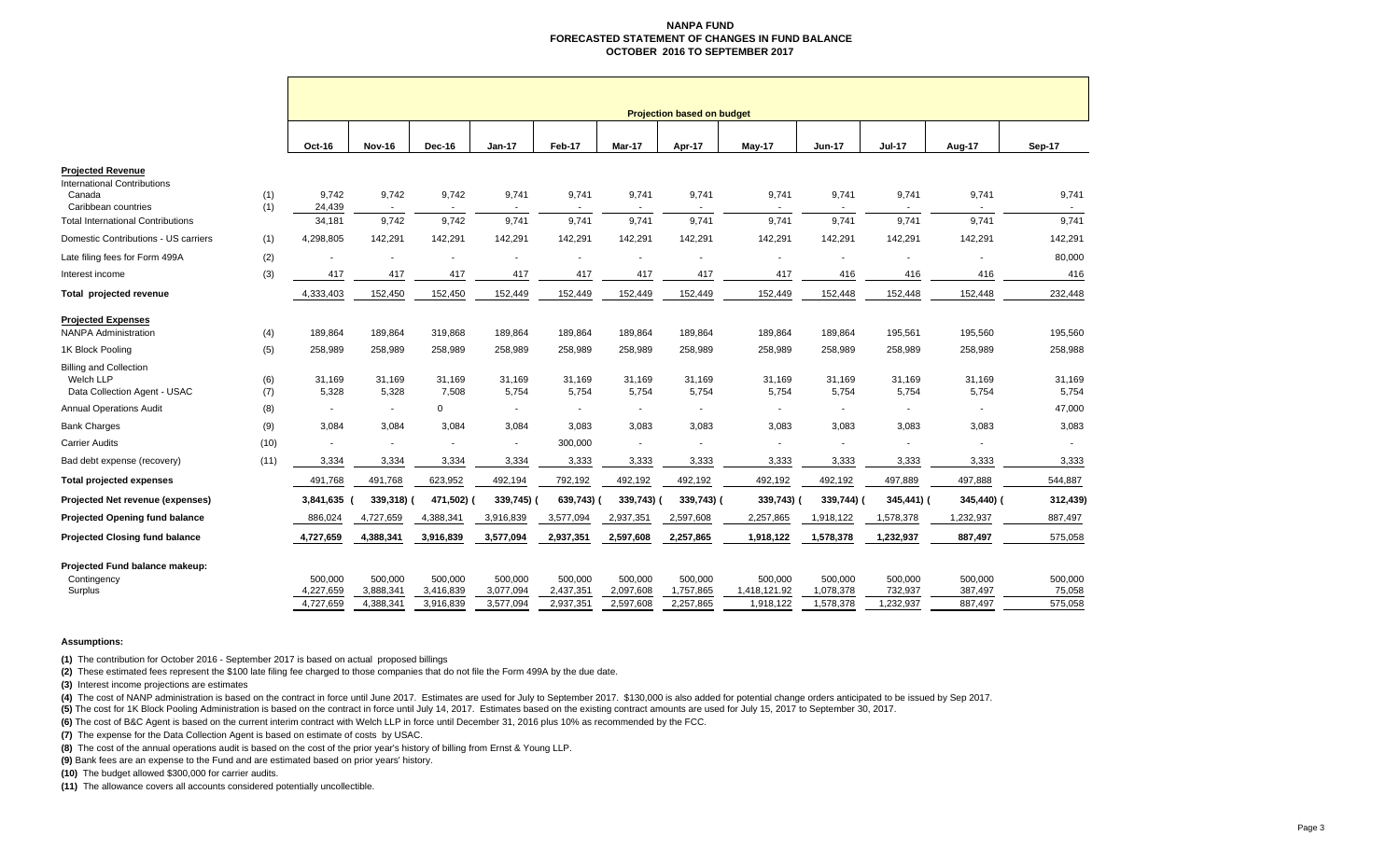#### **CURRENT AND FORECASTED LIABILITIES**

|                                                                                  |               |               | Current |               |         |               |          |         |         |  |  |
|----------------------------------------------------------------------------------|---------------|---------------|---------|---------------|---------|---------------|----------|---------|---------|--|--|
|                                                                                  |               |               | Aug-16  | <b>Sep-16</b> | Oct-16  | <b>Nov-16</b> | $Dec-16$ | Jan-17  | Feb-17  |  |  |
| <b>NEUSTAR - NANPA Administration contract</b>                                   |               |               | 189,253 | 185,137       | 189,864 | 189,864       | 319,868  | 189,864 | 189,864 |  |  |
| - Payment authorized by the FCC in August<br><b>July 2016</b>                    | \$<br>189,885 |               |         |               |         |               |          |         |         |  |  |
| - Authorization by the FCC has not been received for payment                     |               |               |         |               |         |               |          |         |         |  |  |
| August 2016                                                                      |               | \$<br>189,253 |         |               |         |               |          |         |         |  |  |
| <b>NEUSTAR - Block Pooling</b>                                                   |               |               | 259,904 | 265,240       | 258,989 | 258,989       | 258,989  | 258,989 | 258,989 |  |  |
| - Payment authorized by the FCC in August<br><b>July 2016</b>                    | \$<br>277,549 |               |         |               |         |               |          |         |         |  |  |
| - Authorization by the FCC has not been received for payment                     |               |               |         |               |         |               |          |         |         |  |  |
| August 2016                                                                      |               | \$<br>259,904 |         |               |         |               |          |         |         |  |  |
| Welch LLP - Billing & Collection Agent                                           |               |               | 28,336  | 28,336        | 31,169  | 31,169        | 31,169   | 31,169  | 31,169  |  |  |
| - Payment authorized by the FCC in August                                        |               |               |         |               |         |               |          |         |         |  |  |
| <b>July 2016</b>                                                                 | \$<br>28,336  |               |         |               |         |               |          |         |         |  |  |
| - Authorization by the FCC has not been received for payment<br>August 2016      |               | \$<br>28,336  |         |               |         |               |          |         |         |  |  |
| <b>USAC - Data Collection Agent</b><br>- Payment authorized by the FCC in August |               |               | 4,850   | 4,850         | 5,328   | 5,328         | 7,508    | 5,754   | 5,754   |  |  |
| <b>July 2016</b>                                                                 | \$<br>5,328   |               |         |               |         |               |          |         |         |  |  |
| - Authorization by the FCC has not been received for payment<br>August 2016      |               | \$<br>4,850   |         |               |         |               |          |         |         |  |  |
| <b>Carrier audits</b>                                                            |               |               |         |               |         |               |          |         | 300,000 |  |  |
| Ernst & Young LLP- Annual operations audit                                       |               |               |         |               |         |               |          |         |         |  |  |
| <b>Bank Fees</b>                                                                 |               |               |         | 3,166         | 3,084   | 3,084         | 3,084    | 3,084   | 3,083   |  |  |
| <b>Total</b>                                                                     |               |               | 482,343 | 486,729       | 488,434 | 488,434       | 620,618  | 488,860 | 788,859 |  |  |